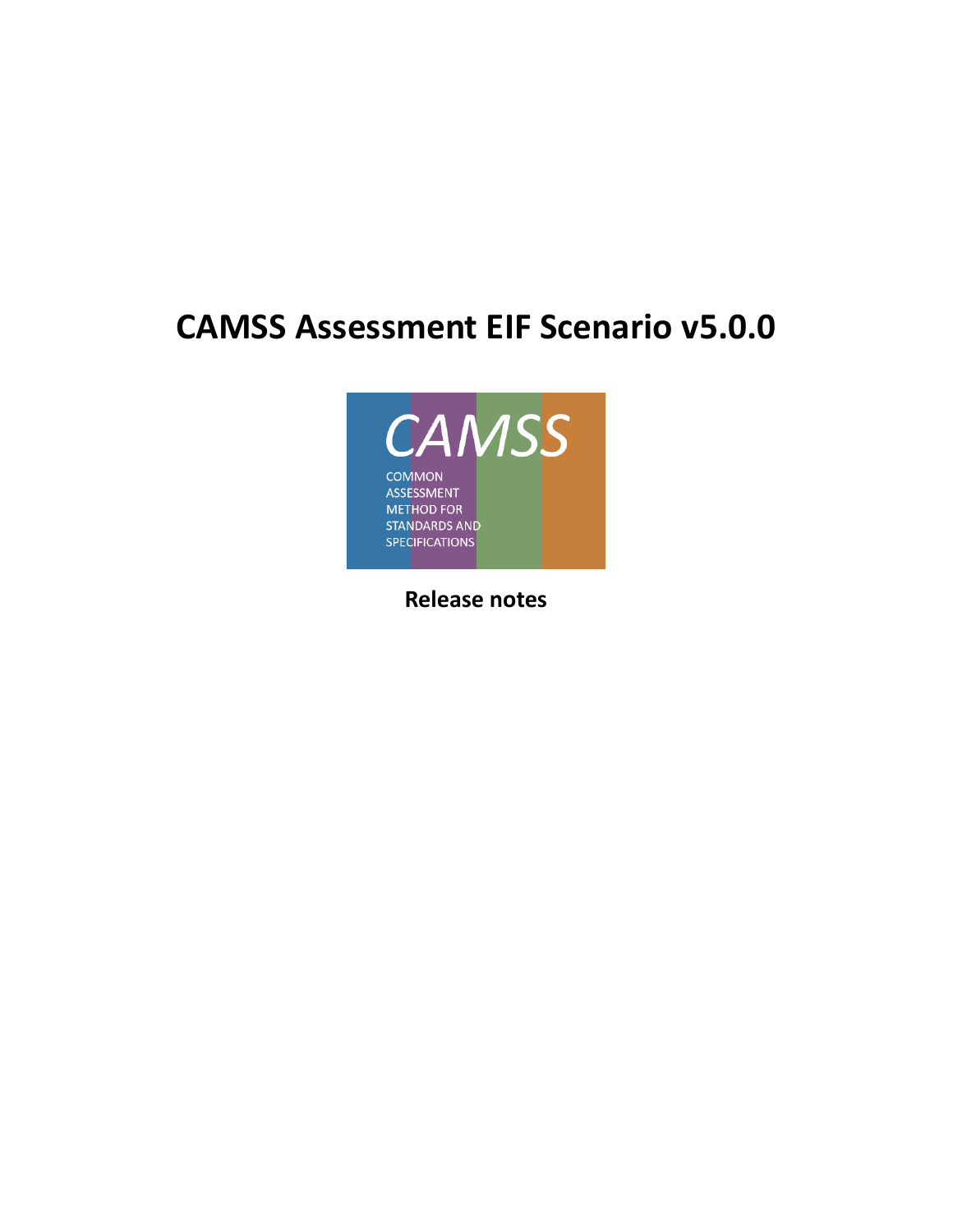## **Change Control**

| <b>Modification</b>    | <b>Details</b> |
|------------------------|----------------|
| Version 5.0.0          |                |
| <b>Initial version</b> |                |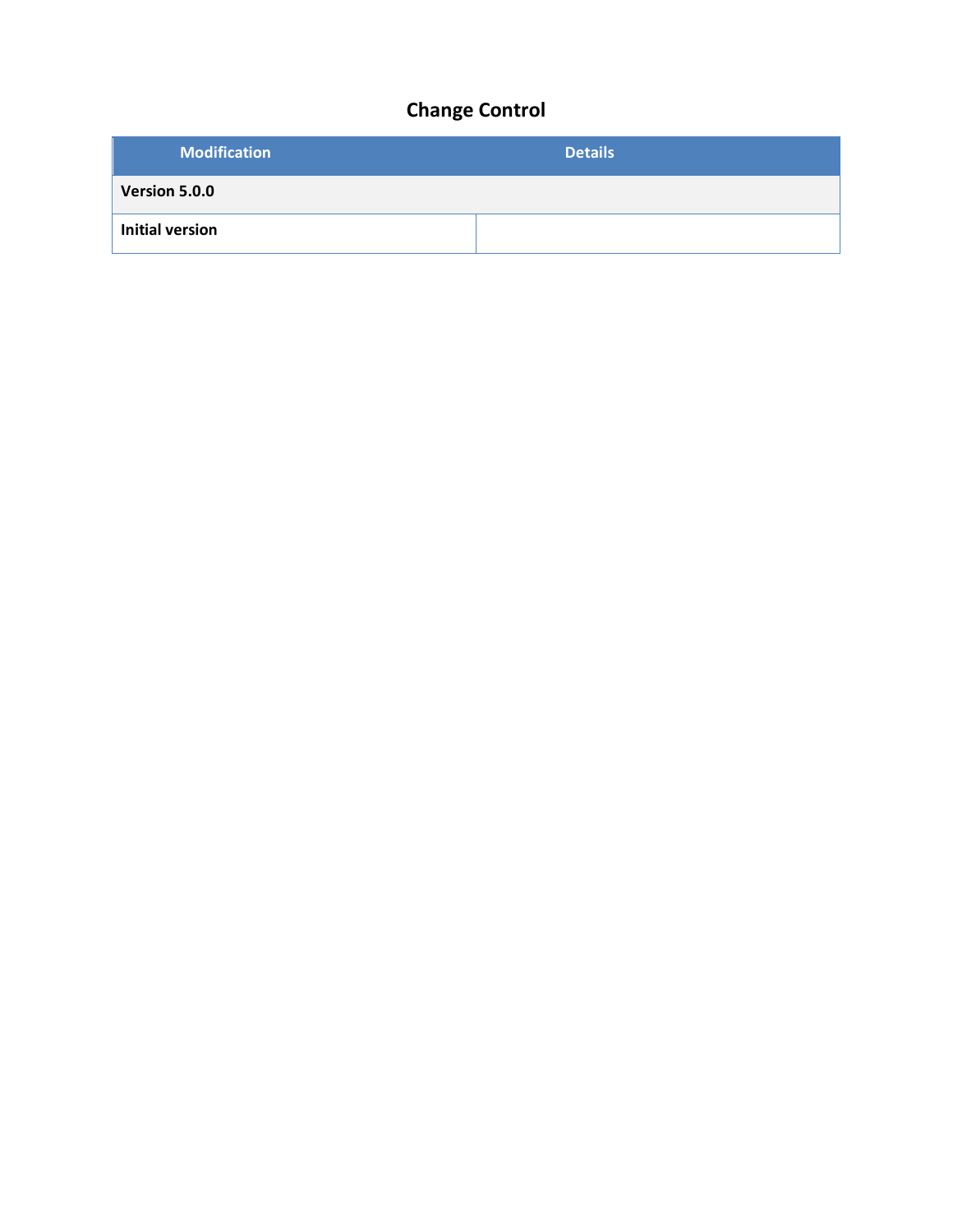## **TABLE OF CONTENTS**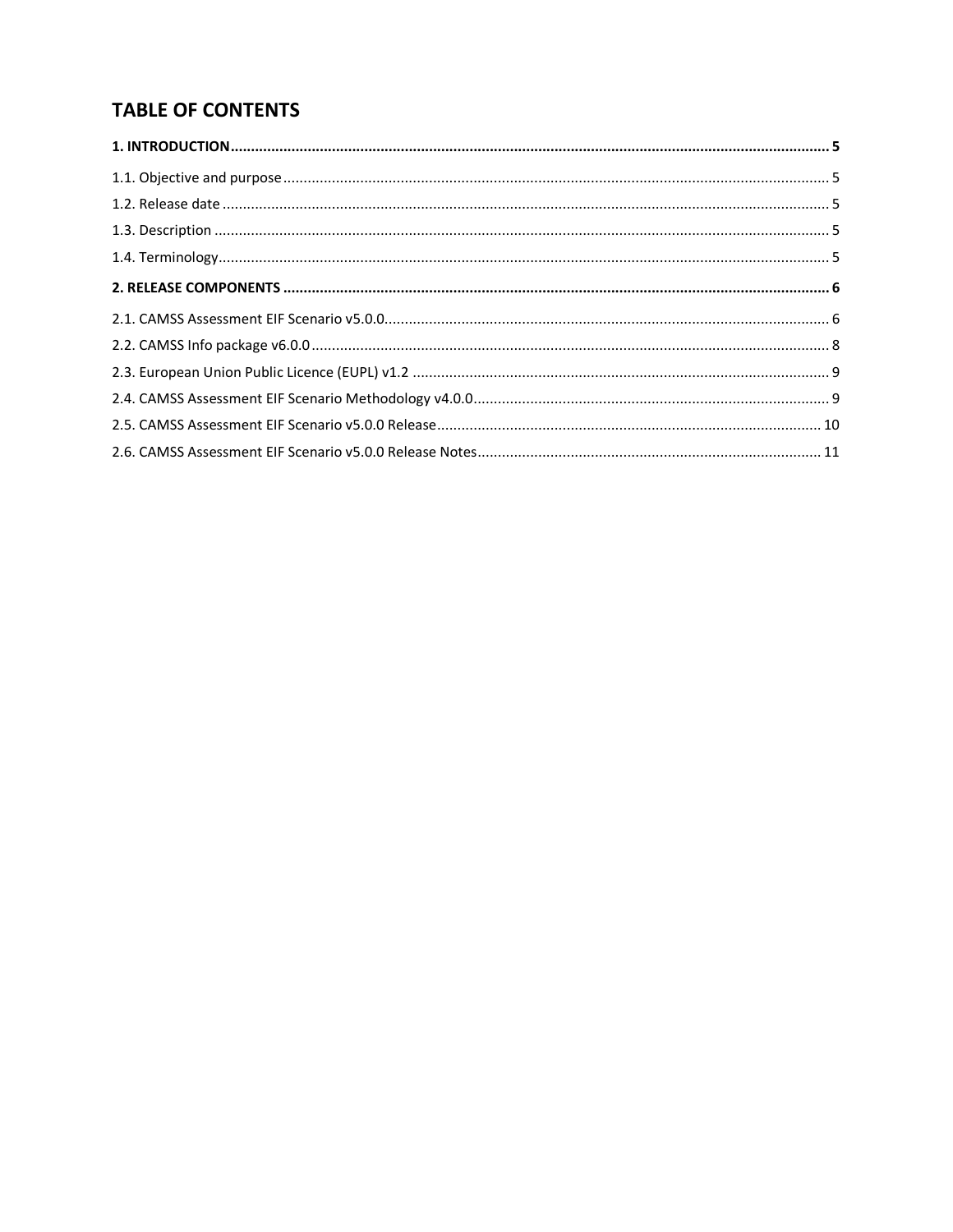## **TABLE OF TABLES**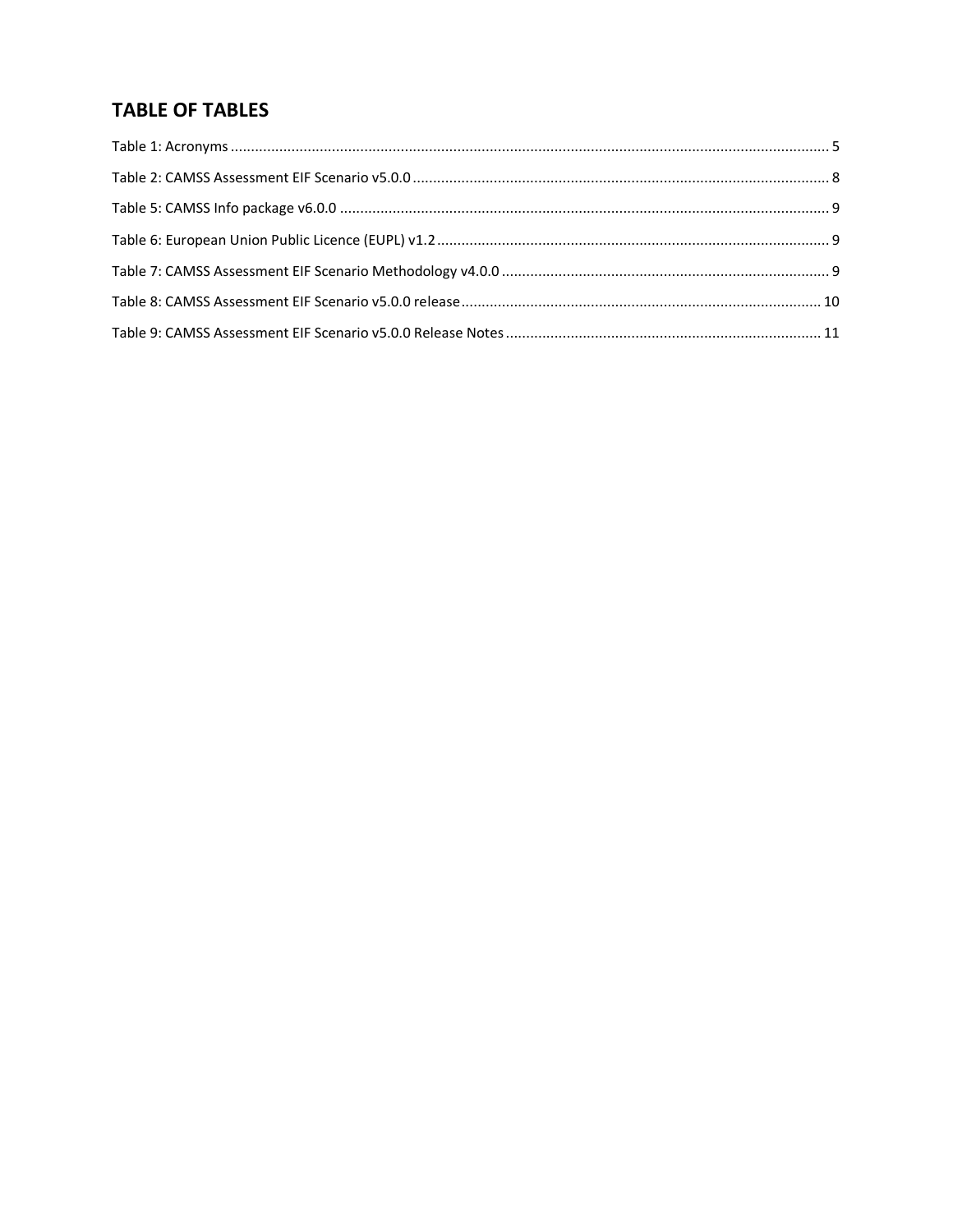## <span id="page-4-0"></span>**1. INTRODUCTION**

### <span id="page-4-1"></span>**1.1. Objective and purpose**

This document contains the description of the release version 5.0.0 of the CAMSS Assessment EIF Scenario Solution.

#### <span id="page-4-2"></span>**1.2. Release date**

The CAMSS Assessment EIF Scenario v5.0.0 were released on the 31 of January 2022 in Joinup.

#### <span id="page-4-3"></span>**1.3. Description**

The CAMSS Assessment EIF Scenario v5.0.0 release contains all the release components of the latest version of the scenario. The CAMSS Assessment EIF Scenario replace the old CAMSS Tools and from now on the each CAMSS Asssement scenario are independent CAMSS Solutions.

The CAMSS Assessment EIF Scenario is publicly available and support the fulfilment of assessments of standards and technical specifications and standard setting/developing organisations.

#### <span id="page-4-4"></span>**1.4. Terminology**

<span id="page-4-5"></span>

| <b>Acronym</b> | <b>Description</b>                                        |
|----------------|-----------------------------------------------------------|
| <b>CAMSS</b>   | Common Assessment Method for Standards and Specifications |
| EIF            | European Interoperability Framework                       |

**Table 1: Acronyms**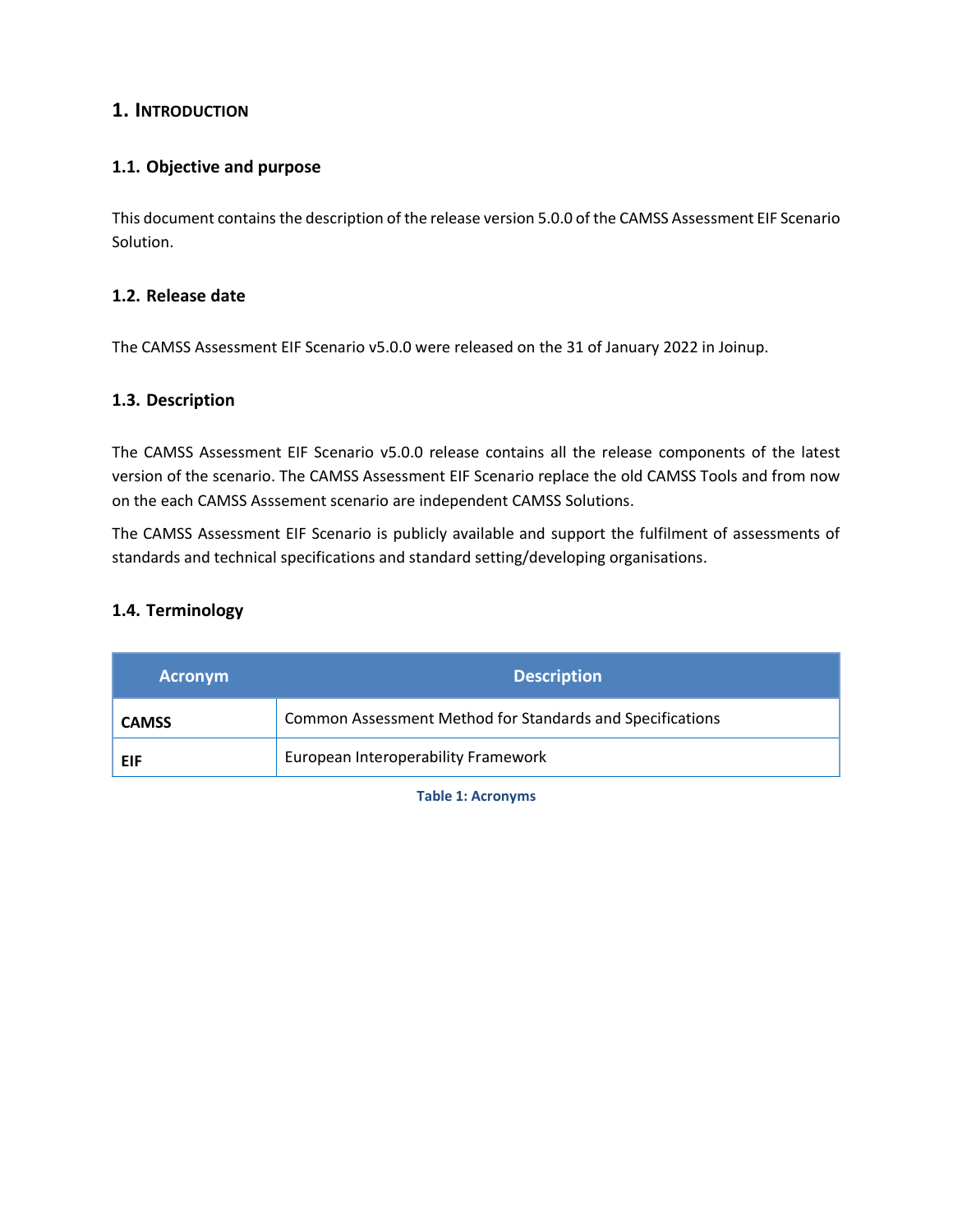## <span id="page-5-0"></span>**2. RELEASE COMPONENTS**

CAMSS Tools consists of the following release components.

## <span id="page-5-1"></span>**2.1. [CAMSS Assessment EIF Scenario](https://ec.europa.eu/eusurvey/runner/EIFScenario_v500) v5.0.0**

Tools provided by the CAMSS team and publicly available for the CAMSS community.

| <b>Modification</b>     | <b>Details</b>                                                                                                                                                                                                                                                                                                                                                                                                                                                                                                                                                                                                                                                                                                                                                                          |
|-------------------------|-----------------------------------------------------------------------------------------------------------------------------------------------------------------------------------------------------------------------------------------------------------------------------------------------------------------------------------------------------------------------------------------------------------------------------------------------------------------------------------------------------------------------------------------------------------------------------------------------------------------------------------------------------------------------------------------------------------------------------------------------------------------------------------------|
| Version 5.0.0           |                                                                                                                                                                                                                                                                                                                                                                                                                                                                                                                                                                                                                                                                                                                                                                                         |
| <b>Current Version</b>  | This version of the CAMSS Assessment EIF Scenario includes the<br>following main changes:                                                                                                                                                                                                                                                                                                                                                                                                                                                                                                                                                                                                                                                                                               |
|                         | The CAMSS Assessment Scenarios (EIF, MSP and TS) are<br>CAMSS Solutions and they deprecate the previous CAMSS<br>Tools.<br>Inclusion of the acronym of EIF to each section of the<br>assessment scenario.<br>Replacement of the "standard" term by "specification"<br>based on the Core Standard and Specification Vocabulary<br>(CSSV).<br>Addition of gradient responses to certain criterion.<br>The weights of each response have been reviewed and the<br>interpretation table of scores have been updated based on<br>the new weigths.<br>All the criterion have been reformulated and put them in<br>$\blacksquare$<br>question format.<br>Clarification about the unit of analysis of the CAMSS<br>$\blacksquare$<br>Assessment EIF Scenario within the "introduction" section. |
| Version 4.0.0           |                                                                                                                                                                                                                                                                                                                                                                                                                                                                                                                                                                                                                                                                                                                                                                                         |
| <b>Previous Version</b> | This version of the CAMSS tools includes the following main<br>changes:<br>The previous excel tool has been migrated to an EU Survey<br>Form for each Scenario (EIF, TS and MSP)<br>It has been adapted to fit the EU Survey standards and<br>technical requirements.                                                                                                                                                                                                                                                                                                                                                                                                                                                                                                                   |
| Version 3.1.0           |                                                                                                                                                                                                                                                                                                                                                                                                                                                                                                                                                                                                                                                                                                                                                                                         |
|                         | This version of the CAMSS tools includes the following main<br>changes:                                                                                                                                                                                                                                                                                                                                                                                                                                                                                                                                                                                                                                                                                                                 |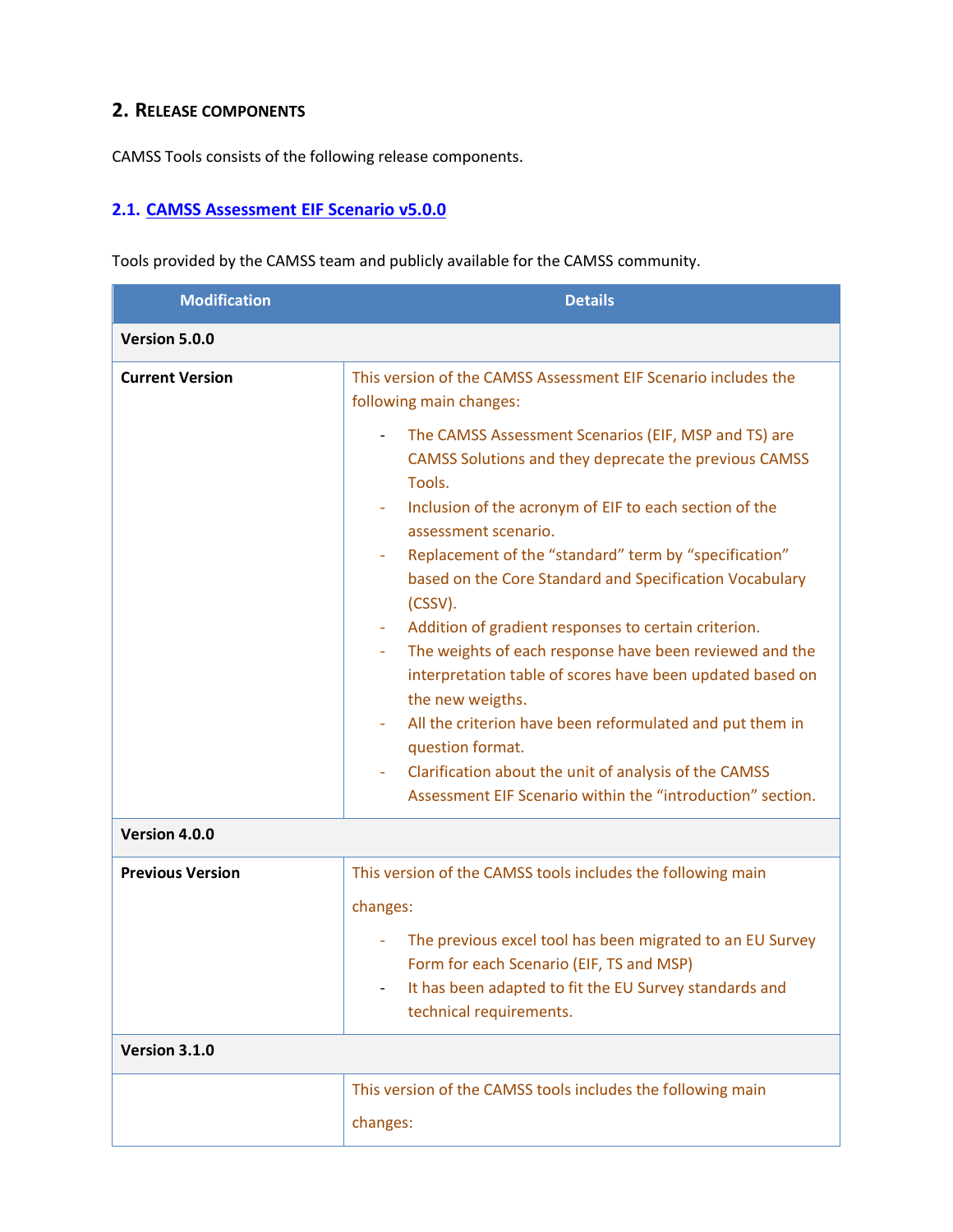|                     | Addition of Data Privacy Disclaimer to allow users to accept                                                                                                                                                |
|---------------------|-------------------------------------------------------------------------------------------------------------------------------------------------------------------------------------------------------------|
|                     | the personal data treatment as is provided in the Regulation<br>(EU) 2018/1725.                                                                                                                             |
|                     | Addition of a change control table to make CAMSS tool self-                                                                                                                                                 |
|                     | contained.                                                                                                                                                                                                  |
|                     | Compatibility towards latest versions of excel.                                                                                                                                                             |
| Version 3.0.0       |                                                                                                                                                                                                             |
|                     | This version of the CAMSS tools includes the following main                                                                                                                                                 |
|                     | changes:                                                                                                                                                                                                    |
|                     | Addition of the EIF scenario. This version of the tools include<br>a new scenario that assesses conformance with the EIF.<br>Deletion of SDO scenario. The SDO scenario has been<br>removed from the tools. |
| Version 2.1.0       |                                                                                                                                                                                                             |
| <b>Beta version</b> | The version of the CAMSS tools includes the following main changes:                                                                                                                                         |
|                     | Change of the criteria from questions to favorable                                                                                                                                                          |
|                     | statements.                                                                                                                                                                                                 |
|                     | Change of the possible answers to the criteria according to<br>the new statements.                                                                                                                          |
| Version 2.0.0       |                                                                                                                                                                                                             |
|                     | This version of the CAMSS tools includes the following main                                                                                                                                                 |
|                     | changes:                                                                                                                                                                                                    |
|                     | Addition of prefilling answers for two new SDOs, OpenEHR<br>and GS1.                                                                                                                                        |
|                     | Improvements in the user experience.                                                                                                                                                                        |
| Version 1.1.0       |                                                                                                                                                                                                             |
|                     | This version of the CAMSS tools includes the following main                                                                                                                                                 |
|                     | changes:                                                                                                                                                                                                    |
|                     | The count of criteria is "Favourable" and "Unfavourable" -<br>instead of "Yes" and "No".                                                                                                                    |
|                     | Colours in order to distinguish if the response of the criterion                                                                                                                                            |
|                     | is "Favourable" or "Unfavourable".                                                                                                                                                                          |
|                     | Modification of visual aspects and into the formula to count<br>the criteria with a favourable and unfavourable answer.                                                                                     |
|                     | Modification of some of the wording of the criteria.                                                                                                                                                        |
|                     | Deletion of some criterion.                                                                                                                                                                                 |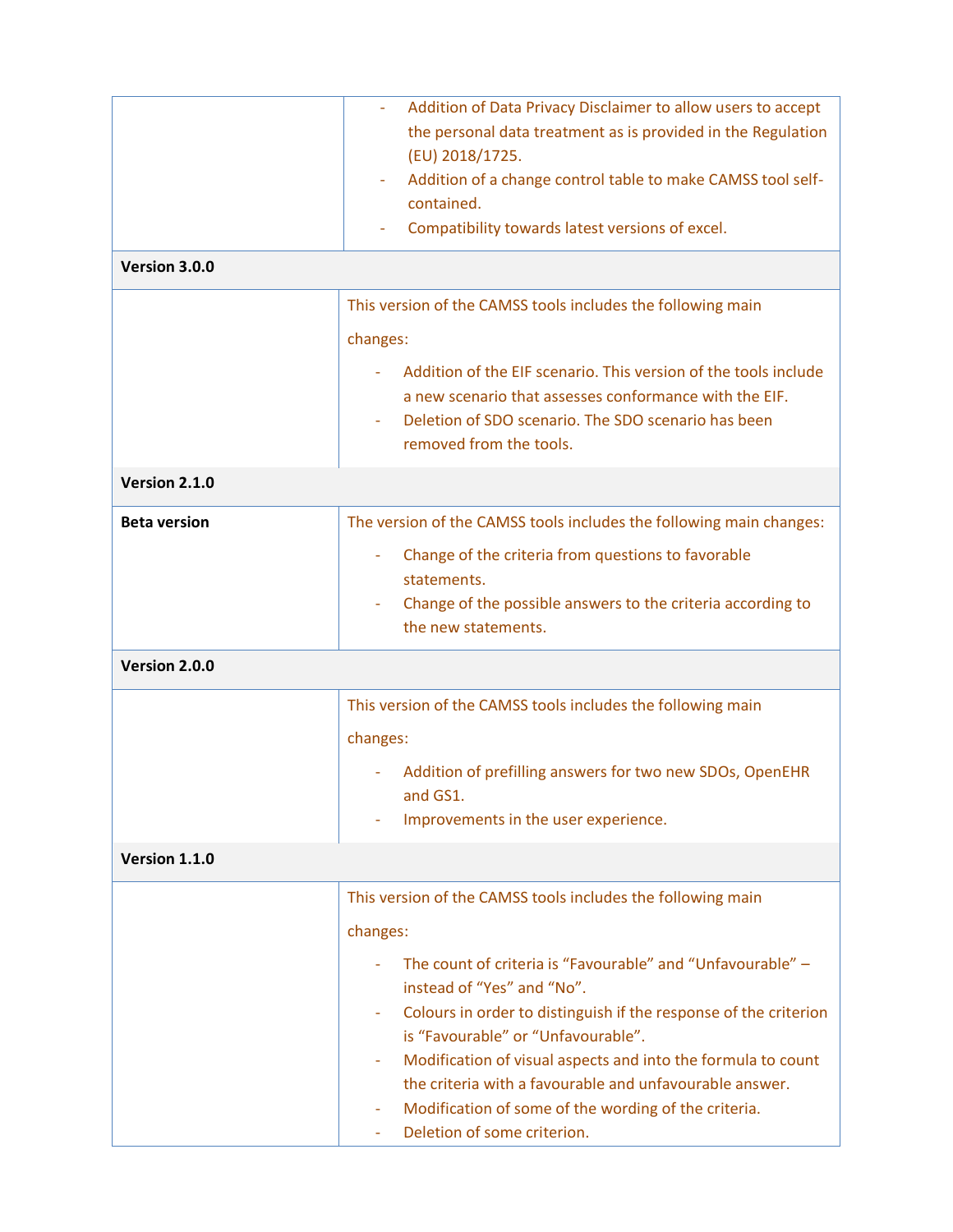|                        | - Renamed categories.<br>Deletion of some elements.<br>÷.<br>Updated criteria.<br>$\overline{\phantom{a}}$ |
|------------------------|------------------------------------------------------------------------------------------------------------|
| Version 1.0.0          |                                                                                                            |
| <b>Initial version</b> |                                                                                                            |

#### **Table 2: CAMSS Assessment EIF Scenario v5.0.0**

## <span id="page-7-1"></span><span id="page-7-0"></span>**2.2. [CAMSS Info package v6.0.0](https://joinup.ec.europa.eu/collection/common-assessment-method-standards-and-specifications-camss/solution/camss-assessment-eif-scenario/distribution/camss-info-package-v600)**

Document explaining briefly CAMSS action's context.

| <b>Modification</b> | <b>Details</b>                                                                                  |
|---------------------|-------------------------------------------------------------------------------------------------|
| Version 6.0.0       |                                                                                                 |
|                     | This version includes:                                                                          |
|                     | <b>EIF Toolbox information</b><br>÷.<br>- New CAMSS solutions description (e.g. EIRA Library of |
|                     | <b>Architecture Principles - ELAP)</b>                                                          |
|                     | New releases CAMSS Solutions description                                                        |
| Version 5.0.0       |                                                                                                 |
|                     | This version includes:                                                                          |
|                     | EIF Overview - Storyline updated<br>$\omega_{\rm{max}}$                                         |
|                     | - Tallinn declaration                                                                           |
|                     | - New CAMSS solutions description                                                               |
| Version 4.0.0       |                                                                                                 |
|                     |                                                                                                 |
| Version 3.0.0       |                                                                                                 |
|                     | This version includes:                                                                          |
|                     | - EIF Overview - Storyline                                                                      |
|                     | - Tallinn declaration                                                                           |
|                     | What our users say<br>$\bar{\phantom{a}}$                                                       |
| Version 2.0.0       |                                                                                                 |
|                     |                                                                                                 |
| Version 1.0.0       |                                                                                                 |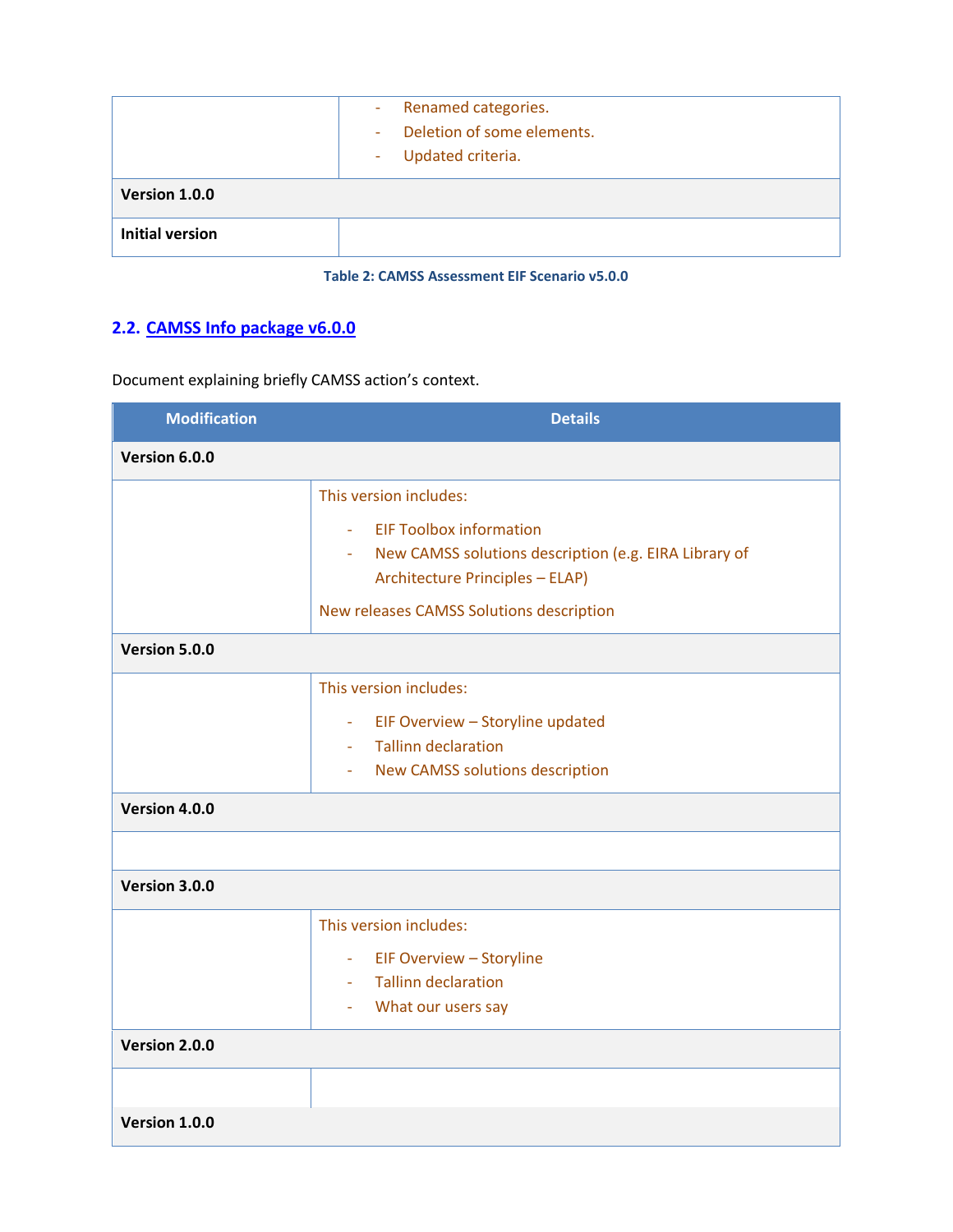<span id="page-8-2"></span>

|  | <b>Initial version</b> |  |
|--|------------------------|--|
|--|------------------------|--|

#### **Table 3: CAMSS Info package v6.0.0**

#### <span id="page-8-0"></span>**2.3. [European Union Public Licence \(EUPL\) v1.2](https://joinup.ec.europa.eu/collection/common-assessment-method-standards-and-specifications-camss/solution/camss-assessment-eif-scenario/distribution/european-union-public-licence-eupl-v12)**

The license under which CAMSS Tools will be released.

| <b>Modification</b>    | <b>Details</b>                                                                                                             |
|------------------------|----------------------------------------------------------------------------------------------------------------------------|
| Version 1.2.0          |                                                                                                                            |
|                        | Version 1.2, published in Official Journal of 19 May 2017 and<br>available in 23 official languages of the European Union. |
| Version 1.1.0          |                                                                                                                            |
|                        | Version 1.1 published in January 2009 (22 languages).                                                                      |
| Version 1.0.0          |                                                                                                                            |
| <b>Initial version</b> |                                                                                                                            |

**Table 4: European Union Public Licence (EUPL) v1.2**

#### <span id="page-8-3"></span><span id="page-8-1"></span>**2.4. [CAMSS Assessment EIF Scenario Methodology](https://joinup.ec.europa.eu/collection/common-assessment-method-standards-and-specifications-camss/solution/camss-assessment-eif-scenario/distribution/camss-assessment-eif-scenario-methodology-v400) v4.0.0**

The methodology for the performance of CAMSS assessments using the CAMSS Assessment EIF Scenario.

<span id="page-8-4"></span>

| <b>Modification</b>     | <b>Details</b>                                                                                                                           |
|-------------------------|------------------------------------------------------------------------------------------------------------------------------------------|
| Version 4.0.0           |                                                                                                                                          |
| <b>Current Version</b>  | The methodology has been revisited and updated according to changes<br>implemented in the new CAMSS Assessment EIF Scenario.             |
| Version 3.0.0           |                                                                                                                                          |
| <b>Previous Version</b> | The methodology has been revisited considering the experience of the<br>team to ease the performance of assessments by all stakeholders. |
| Version 2.0.0           |                                                                                                                                          |
|                         |                                                                                                                                          |
| Version 1.0.0           |                                                                                                                                          |
| <b>Initial version</b>  |                                                                                                                                          |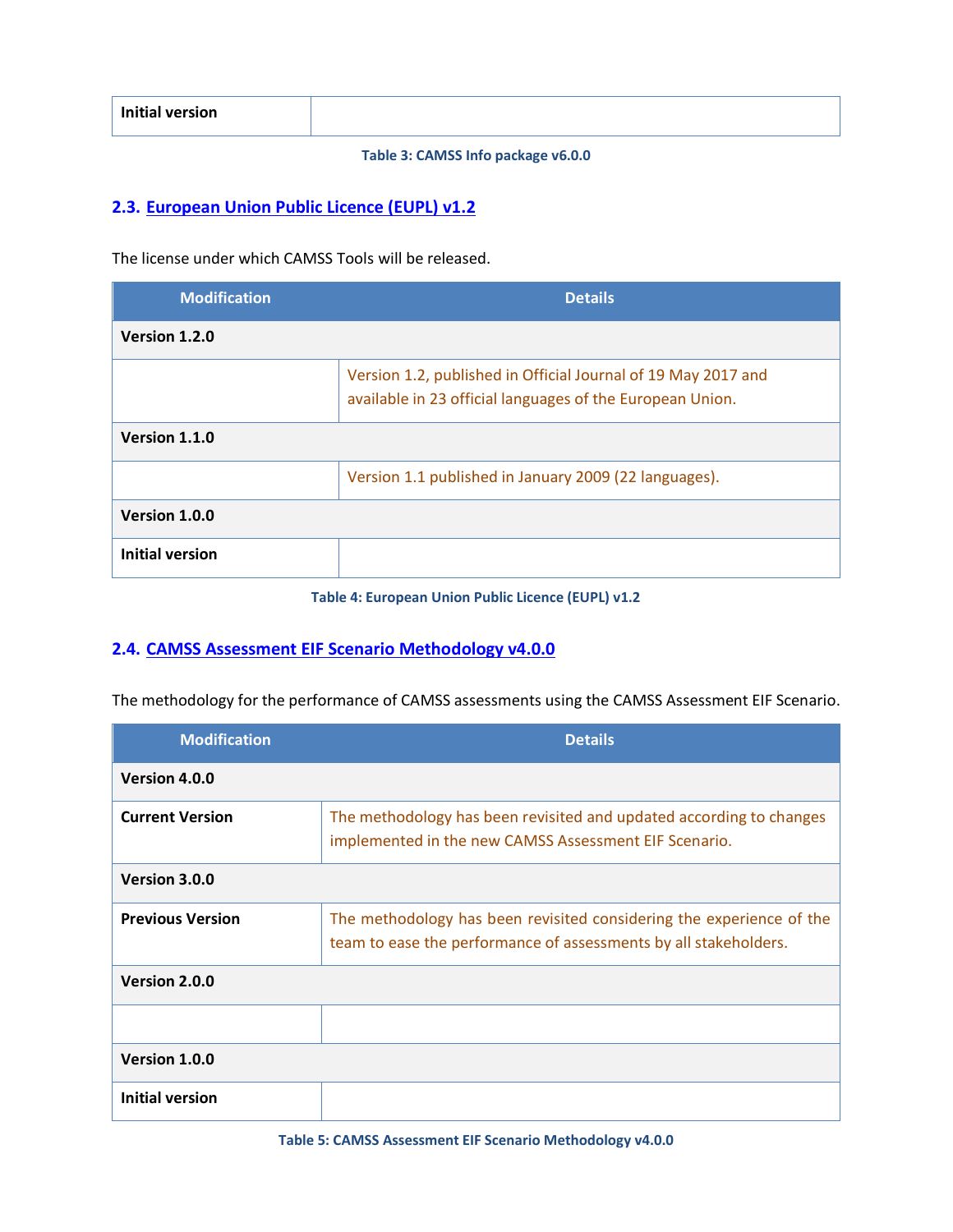## <span id="page-9-0"></span>**2.5. CAMSS Assessment EIF Scenario v5.0.0 Release**

Incl[ude ZIP files of all the components mentioned above](https://joinup.ec.europa.eu/collection/common-assessment-method-standards-and-specifications-camss/solution/camss-assessment-eif-scenario/distribution/camss-assessment-eif-scenario-v500-release)

| <b>Modification</b>     | <b>Details</b>                                      |
|-------------------------|-----------------------------------------------------|
| Version 5.0.0           |                                                     |
| <b>Current Version</b>  | <b>CAMSS Assessment EIF Scenario v5.0.0 release</b> |
| Version 4.0.0           |                                                     |
| <b>Previous Version</b> | <b>CAMSS Tools v4.0.0 release</b>                   |
| Version 3.0.0           |                                                     |
|                         | <b>CAMSS Tools v3.1.0 release</b>                   |
| Version 2.1.0           |                                                     |
| <b>Beta version</b>     | <b>Beta version</b>                                 |
| Version 2.0.0           |                                                     |
|                         | <b>CAMSS Tools v2.0.0 release</b>                   |
| Version 1.1.0           |                                                     |
|                         | <b>CAMSS Tools v1.1.0 release</b>                   |
| Version 1.0.0           |                                                     |
|                         | CAMSS Tools v1.0.0 release                          |
| Version 0.9.0           |                                                     |
|                         | CAMSS Tools v0.9.0 release                          |
| Version 0.4.0           |                                                     |
|                         | <b>CAMSS Tools v0.4.0 release</b>                   |
| Version 0.3.0           |                                                     |
| <b>Initial version</b>  | Tools v0.3.0 release                                |

<span id="page-9-1"></span>**Table 6: CAMSS Assessment EIF Scenario v5.0.0 release**